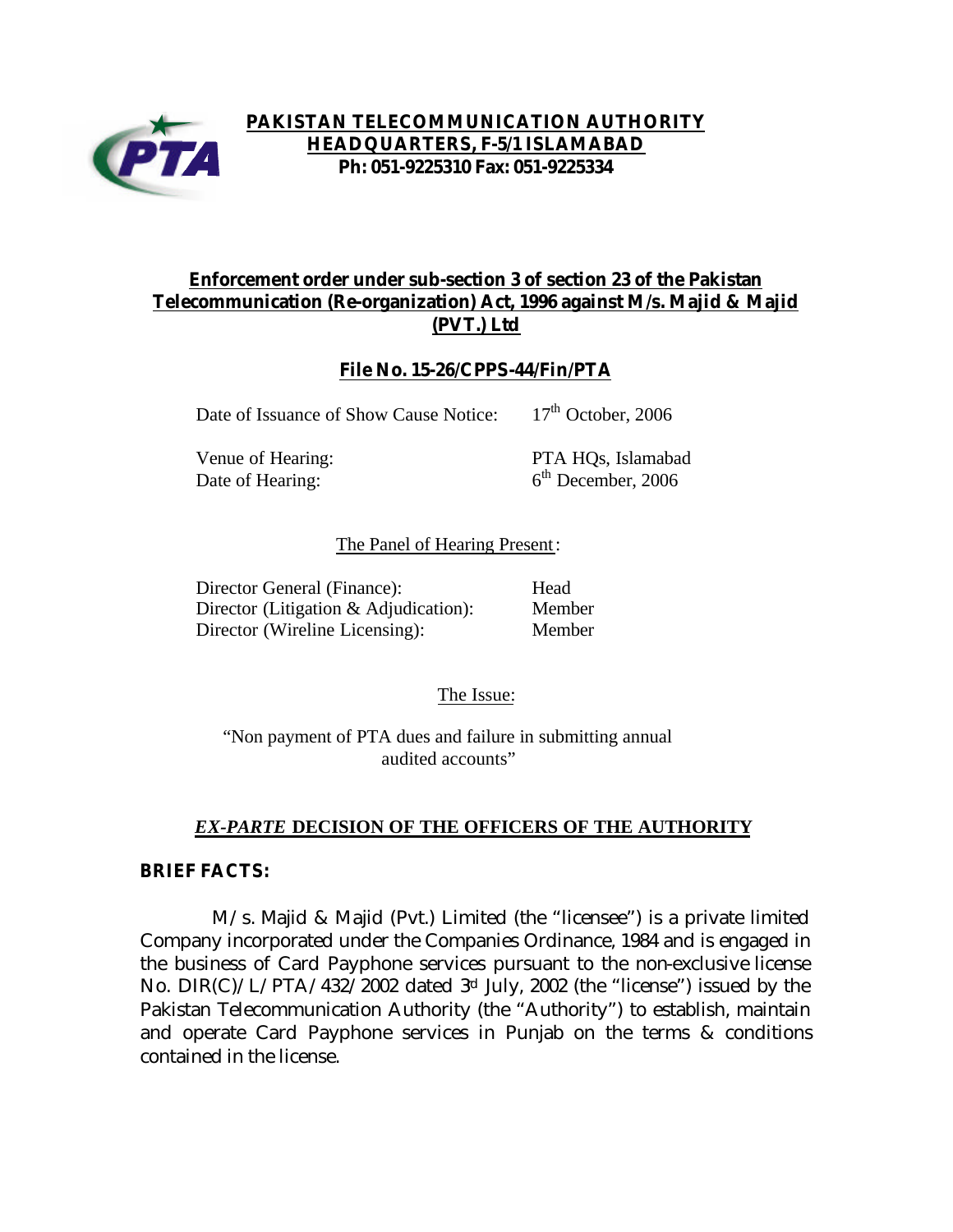2. The licensee has defaulted in payment of PTA dues for the years ended 30th June, 2003 to 30th June, 2005 amounting to Rs.333,000/-as well as not provided its annual audited accounts for the said years. In this regard PTA made various requests to the licensee but in vain. Hence, PTA issued Show Cause Notice (the "Notice") dated 17th October, 2006 under section 23 of the Act whereby required the licensee to comply the same within seven days and also submit written reply to the Notice within thirty (30) days of the issuance of the Notice and explain as to why the license should not be suspended, terminated or any other enforcement order should not be passed under section 23 of the Act against the licensee. But the licensee neither submitted its reply to the Notice nor deposited PTA dues as well as failed to submit annual audited accounts for the aforesaid period, hence committed sheer violation of the provisions of the license and the Act. Therefore, before passing an enforcement order a Hearing Notice dated 29th November, 2006 was issued and served on the licensee whereby informed the licensee to attend the hearing dated 6th December, 2006. The show cause and hearing notices were served on the addresses of the company and all of its four Directors. Two notices at the address of the company at Rawalpindi were received back undelivered whereas rest five notices have been services and one Director namely Mr. Muazzam Hussain refused to accept the notice. Again, even after information of the scheduled hearing the licensee deliberately avoided attending the today's hearing which shows its irresponsible attitude towards the writ of the Authority.

3. Therefore, the Panel has no option but to decide the matter ex-parte, on the basis of available record.

(a). The licensee was obliged under conditions 3.1 and 3.2 of the license and sub-regulation (2), (3), (4) and (5) of Regulation 7 of Card payphone Regulations, 2004 to pay annual license fee to the Authority within 120 days from the close of financial year which licensee failed to comply.

 (b) The Authority has been making repeated requests to the licensee vide various letters including dated 1st April, 2004, 5th March, 2004, 1st June, 2005, 15th May, 2005, 17th June, 2005,29th June, 2005, 10th August, 2005, 23rd August, 2005, 12th September, 2006, 26th November, 2005, 23rd January, 2006 and 14th April, 2006 requiring the licensee to make the payments and submit annual audited accounts, but the licensee never responded to these letters nor deposited PTA dues which constitute sheer disregard to the writ of the Authority. In addition, the request of licensee dated 7th July, 2005 for extension of three month time for payment of PTA dues was duly responded vide PTA letter dated 18th July, 2006 and was not accepted. PTA also arranged meeting on  $17<sup>th</sup>$  February, 2006 and  $6<sup>th</sup>$ March, 2006 vide PTA letter dated 2<sup>nd</sup> February, 2006 and 21<sup>st</sup> February, 2006 respectively but the licensee did not turn up to attend the meeting. PTA has made its reasonable efforts to contact the licensee, but failed to contact.